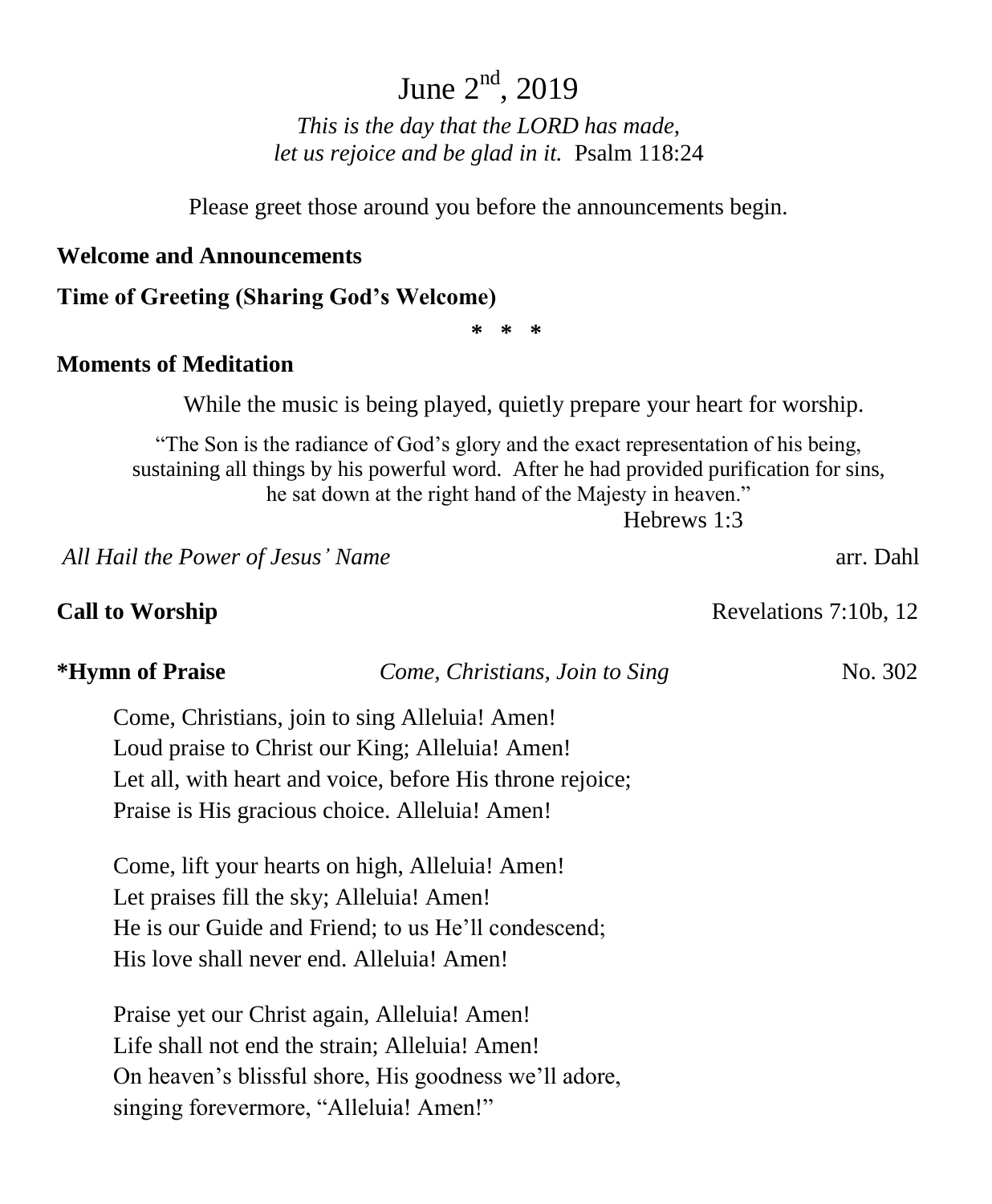**Scripture Reading Ephesians 1:15-23 Ephesians 1:15-23** Pew Bible Page 1818

### **Prayer of Confession**

God, You are the giver of every good gift. Forgive us for our lack of gratitude. We confess that we always want more. We resent what we lack and are jealous of those who seem to have more. Forgive us for not taking pleasure in all the goodness You have showered upon our lives. In Jesus, You have shown us how to live in humility and service. Renew our spirit that we might be faithful disciples, giving praise and thanksgiving always. In the name of Jesus Christ, our risen, living and ascended Lord. Amen.

#### **Assurance of Pardoning Grace** Romans 8:31-34

**<sup>31</sup>** What then shall we say to these things? If God is for us, who can be against us? **<sup>32</sup>** He who did not spare his own Son but gave him up for us all, how will he not also with him graciously give us all things? <sup>33</sup> Who shall bring any charge against God's elect? It is God who justifies. **<sup>34</sup>** Who is to condemn? Christ Jesus is the one who died – more than that, who was raised – who is at the right hand of God, who indeed is interceding for us.

**\*Hymn of Thanksgiving** *Crown Him with Many Crowns* No. 295

Crown Him with many crowns, the Lamb upon His throne; hark! how the heav'nly anthem drowns all music but its own; awake, my soul, and sing of Him who died for thee, and hail Him as thy matchless King through all eternity.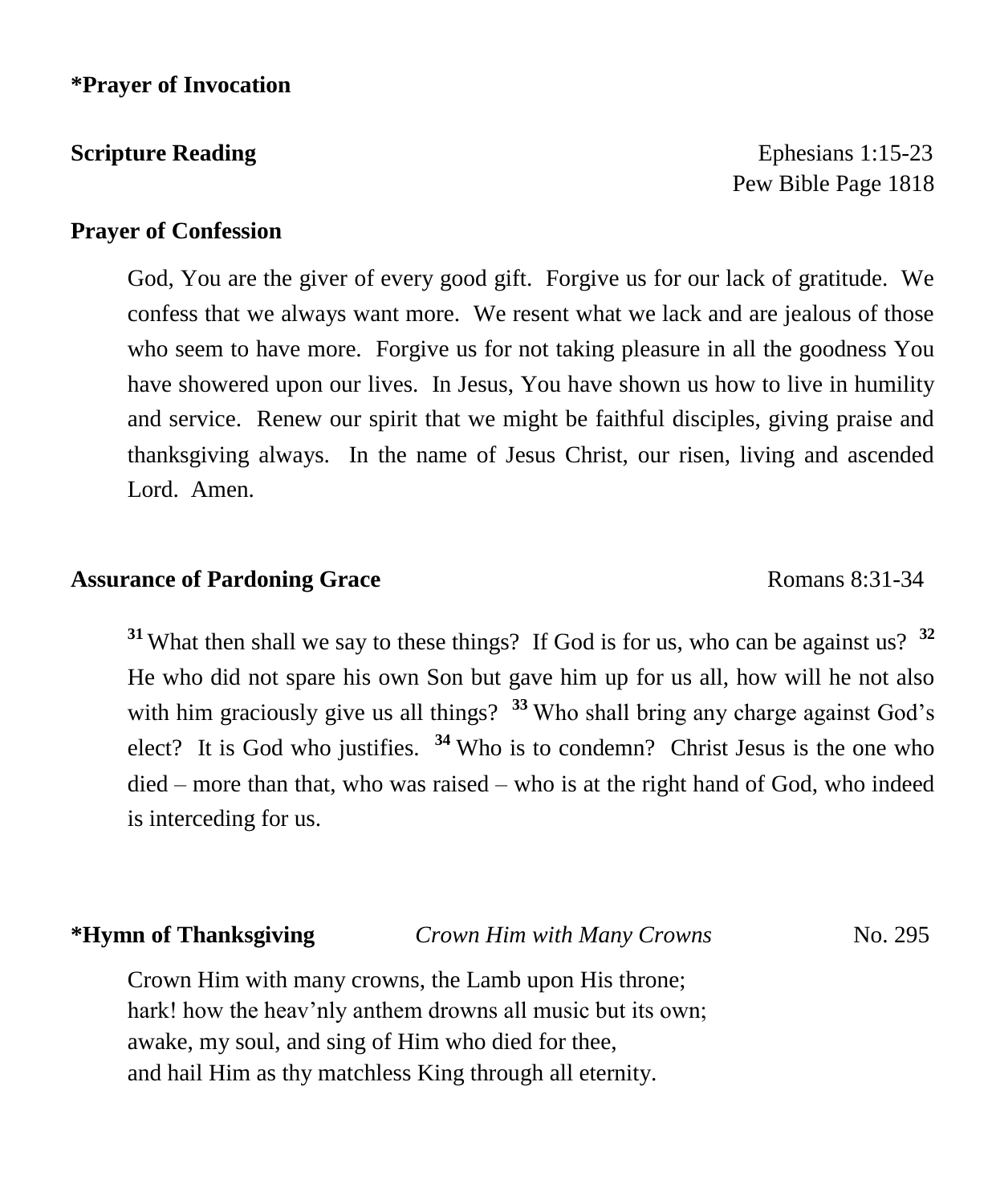Crown Him the Lord of love; behold His hands and side, rich wounds, yet visible above, in beauty glorified; no angel in the sky can fully bear that sight, but downward bends his burning eye at mysteries so bright.

Crown Him the Lord of peace; whose pow'r a scepter sways from pole to pole, that wars may cease, absorbed in prayer and praise; His reign shall know no end; and round His pierced feet fair flow'rs of paradise extend their fragrance ever sweet.

Crown Him the Lord of years, the Potentate of time; Creator of the rolling spheres, ineffably sublime. All hail, Redeemer, hail! For Thou hast died for me; Thy praise shall never, never fail throughout eternity.

## **Scripture Reading: The Ascension of the Risen Lord Jesus 6 1:1-11** Acts 1:1-11

Pew Bible Page 1690

### **New City Catechism Question # 51**

#### **Of what advantage to us is Christ's ascension?**

Christ physically ascended on our behalf, just as he came down to earth physically on our account, and he is now advocating for us in the presence of his Father, preparing a place for us, and also send us his Spirit.

### **Recognition of Graduates**

**Prayer of Intercession**

**Tithes and Offering** *Crown Him with Many Crowns* arr. Melody Bober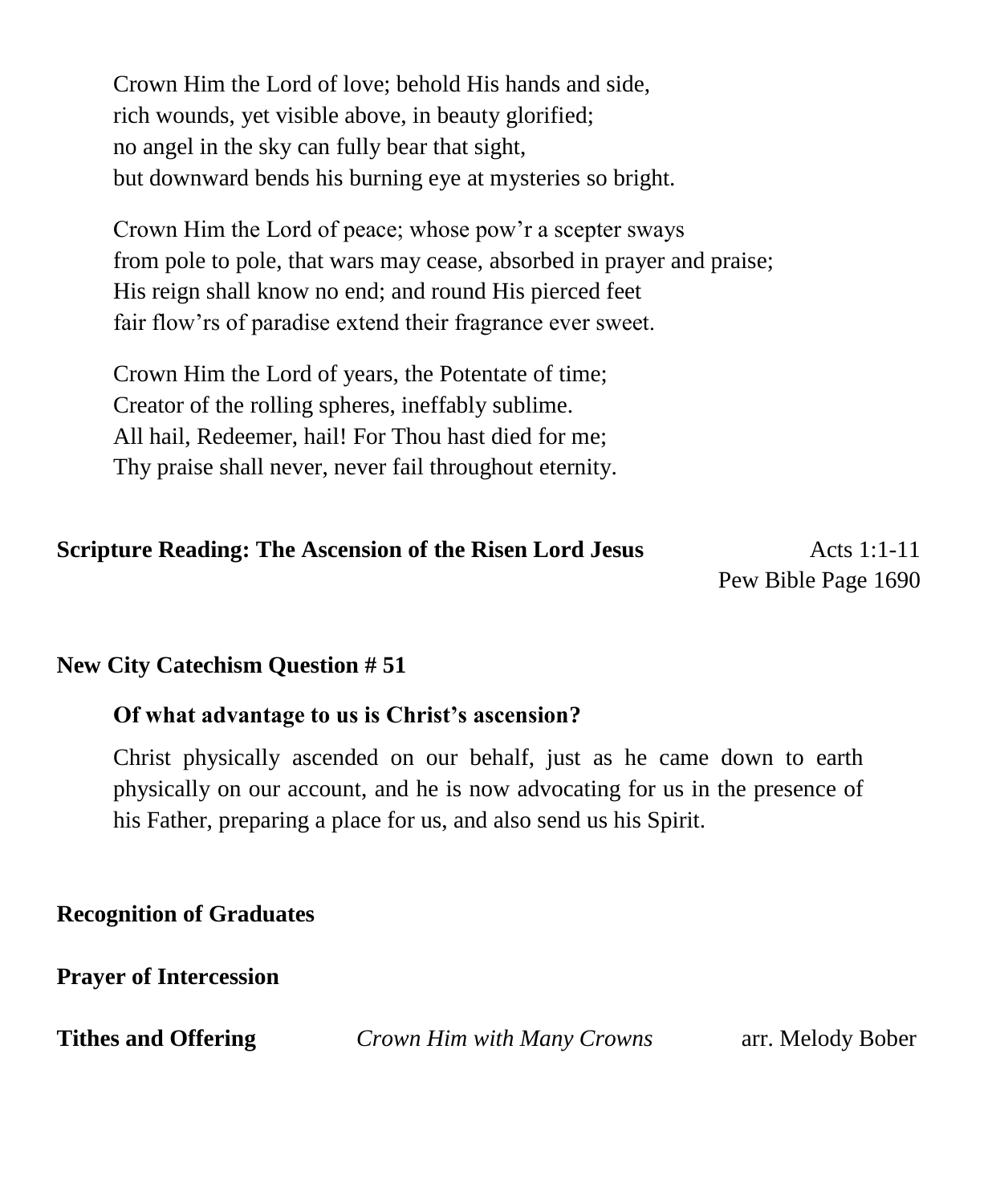## **\*Chorus of Preparation** *Majesty*

Majesty, worship His majesty. Unto Jesus be all glory, honor and praise. Majesty, kingdom authority, flow from His throne unto His own; His anthem raise. So exalt, lift up on high the name of Jesus. Magnify, come glorify Christ Jesus, the King. Majesty, worship His majesty; Jesus who died, now glorified, King of all kings.

# **Sermon** The View From Above Ephesians 2:1-10

 **Revelation 4:1** 

Intro: In God's good providence the Sunday to give thanks for and encourage the recent graduates of our church happens to coincide with Ascension Sunday – this is a connection not to be forgotten.

- 1. What is the Ascension?
- 2. What the Ascension means to God.
- 3. May the Ascension mean to me (us), what it means to God.

Main Idea: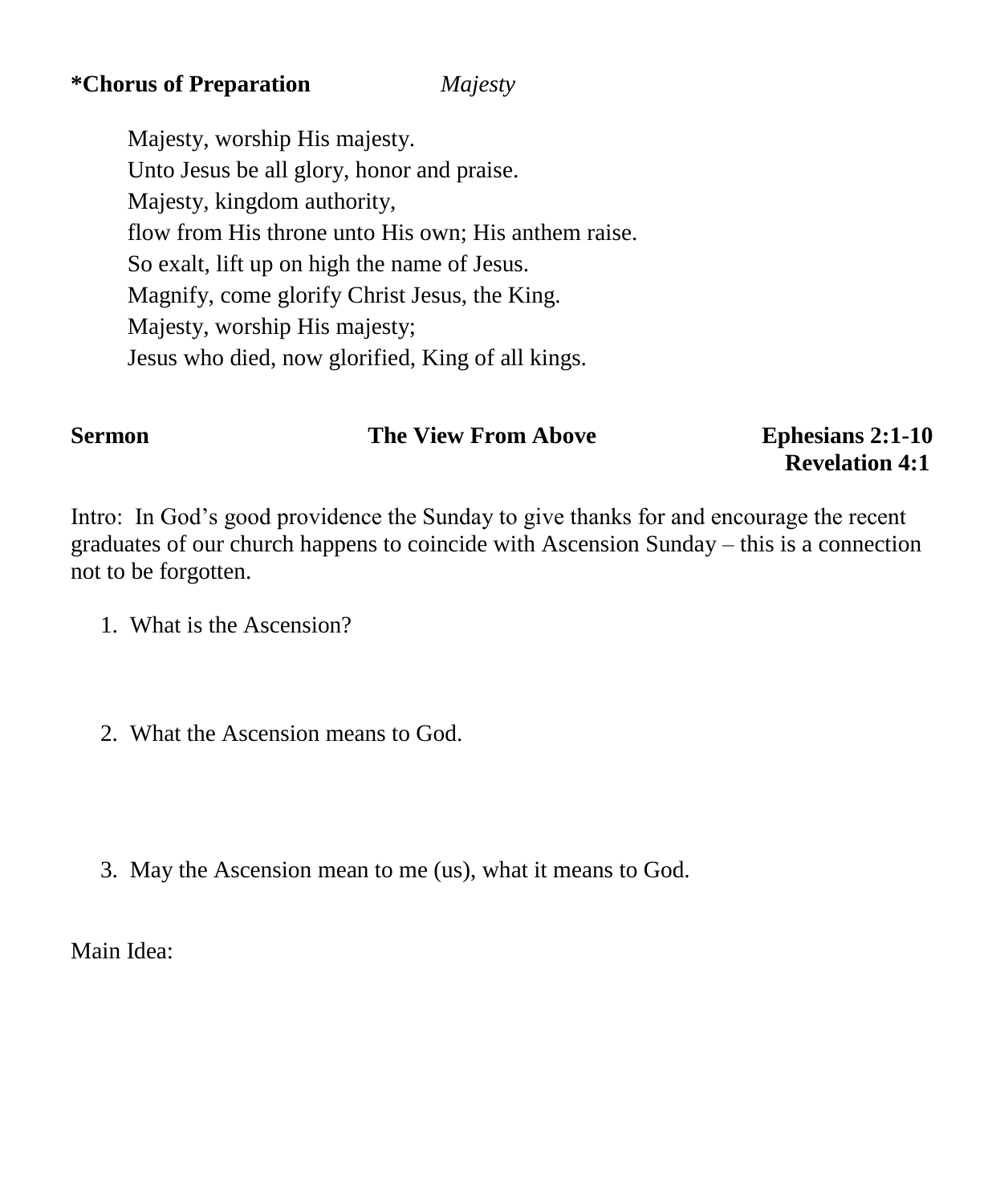All hail the pow'r of Jesus' name! Let angels prostrate fall; bring forth the royal diadem, and crown Him Lord of all; bring forth the royal diadem, and crown Him Lord of all.

Ye seed of Israel's chosen race, ye ransomed of the fall, hail Him who saves you by His grace, and crown Him Lord of all; hail Him who saves you by His grace, and crown Him Lord of all.

### \*The Apostle's Creed Hymnal page 845

I believe in God the Father Almighty, Maker of heaven and earth.

I believe in Jesus Christ, His only Son, our Lord, who was conceived by the Holy Spirit, and born of the virgin Mary. He suffered under Pontius Pilate, was crucified, died, and was buried; He descended into hell. The third day He rose again from the dead. He ascended into heaven and is seated at the right hand of God the Father Almighty. From there He will come to judge the living and the dead.

I believe in the Holy Spirit, the holy catholic church, the communion of saints, the forgiveness of sins, the resurrection of the body, and the life everlasting. Amen.

### **Celebration of the Lord's Supper**

Please hold the elements so that we may all partake together. The bread set apart is gluten free. We use wine in the Lord's Supper, however, for those who prefer, grape juice is provided in the outer ring of the tray.

### **\*Gloria Patri** No. 735

Glory be to the Father, and to the Son, and to the Holy Ghost; as it was in the beginning, is now, and ever shall be, world without end. Amen, amen.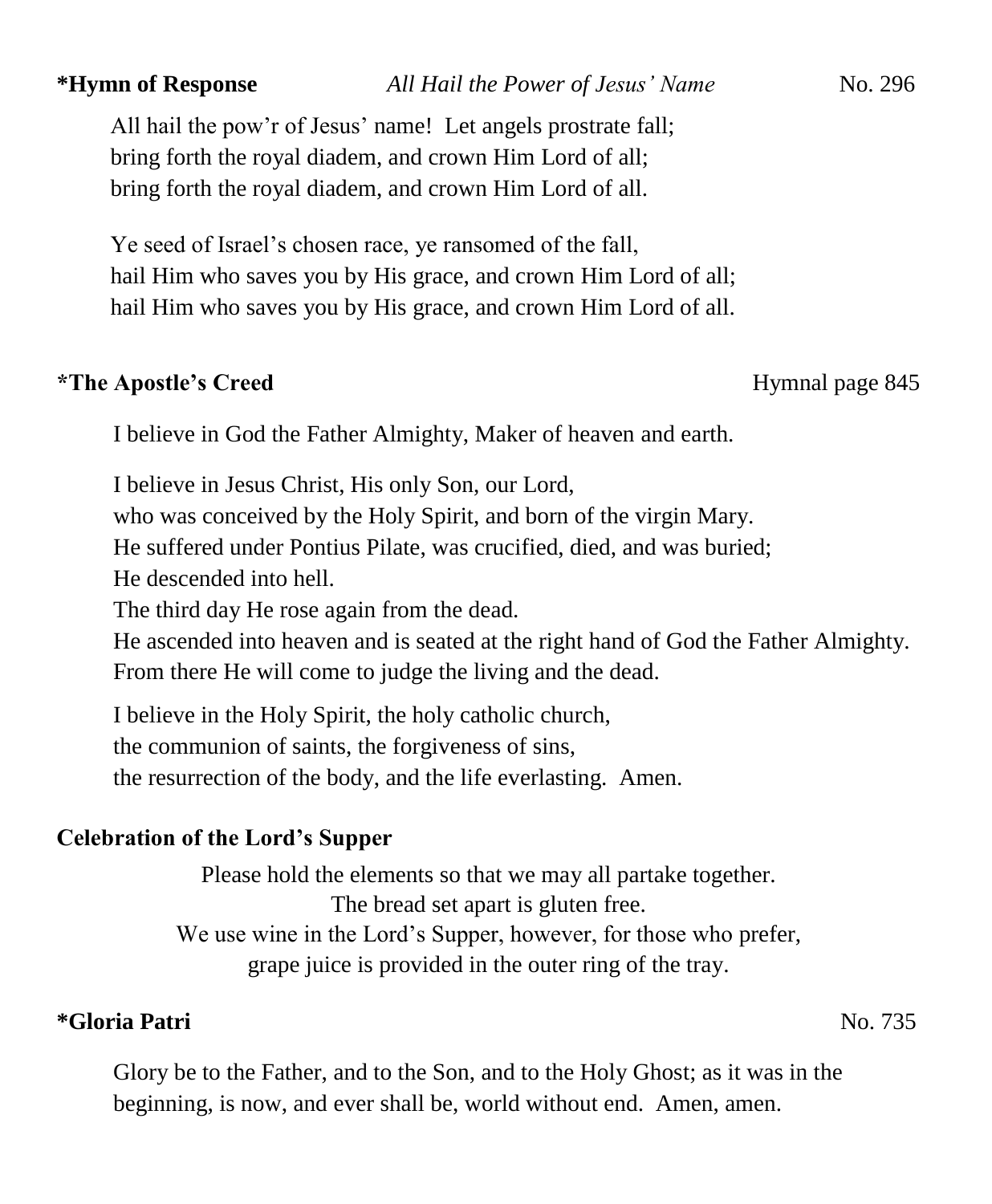| <i>*</i> Benediction                                           |                   |                              |
|----------------------------------------------------------------|-------------------|------------------------------|
| <i>*Threefold Amen</i>                                         |                   | No. 740                      |
| Amen, amen, amen.                                              |                   |                              |
| <i>*Postlude</i>                                               | Jesus Shall Reign | arr. Whitsett                |
| * Congregation: Please stand as able.                          |                   |                              |
|                                                                | * * * * * * * *   |                              |
| <b>Piano Duet</b>                                              |                   | Grayden Lash & Denise O'Neal |
| Organ                                                          |                   | <b>Sandy DeGroot</b>         |
| <b>Scripture, New City Catechism &amp; Intercessory Prayer</b> |                   | Bruce Stoltzfus, Elder       |

**Weekly Calendar**

| <b>DATE</b>       | TIME              | <b>EVENT</b>                                      |
|-------------------|-------------------|---------------------------------------------------|
| <b>SUN 6/02</b>   | $9:15 \text{ AM}$ | Sunday School (last class until fall)             |
|                   | 10:30 AM          | Worship Service $&$ The Lord's Supper             |
|                   | 12:00 PM          | <b>Annual Church Picnic</b>                       |
| <b>MON 6/03</b>   | $6:00$ PM         | <b>Hrivnak Care Group</b>                         |
| <b>TUES 6/04</b>  | $6:00$ PM         | VBS (partnering with Valparaiso Mennonite Church) |
| <b>WED 6/05</b>   | $6:00$ PM         | <b>VBS</b>                                        |
| <b>THURS 6/06</b> | 6:00 PM           | <b>VBS</b>                                        |
| <b>FRI 6/07</b>   | $6:00$ PM         | <b>VBS</b>                                        |
|                   | $7:45$ PM         | VBS Closing Program & Root Beer Floats            |
| <b>SAT 06/08</b>  | 8:00 AM           | Men's Bible Study                                 |
| <b>SUN 6/09</b>   | 10:30 AM          | <b>Worship Service</b>                            |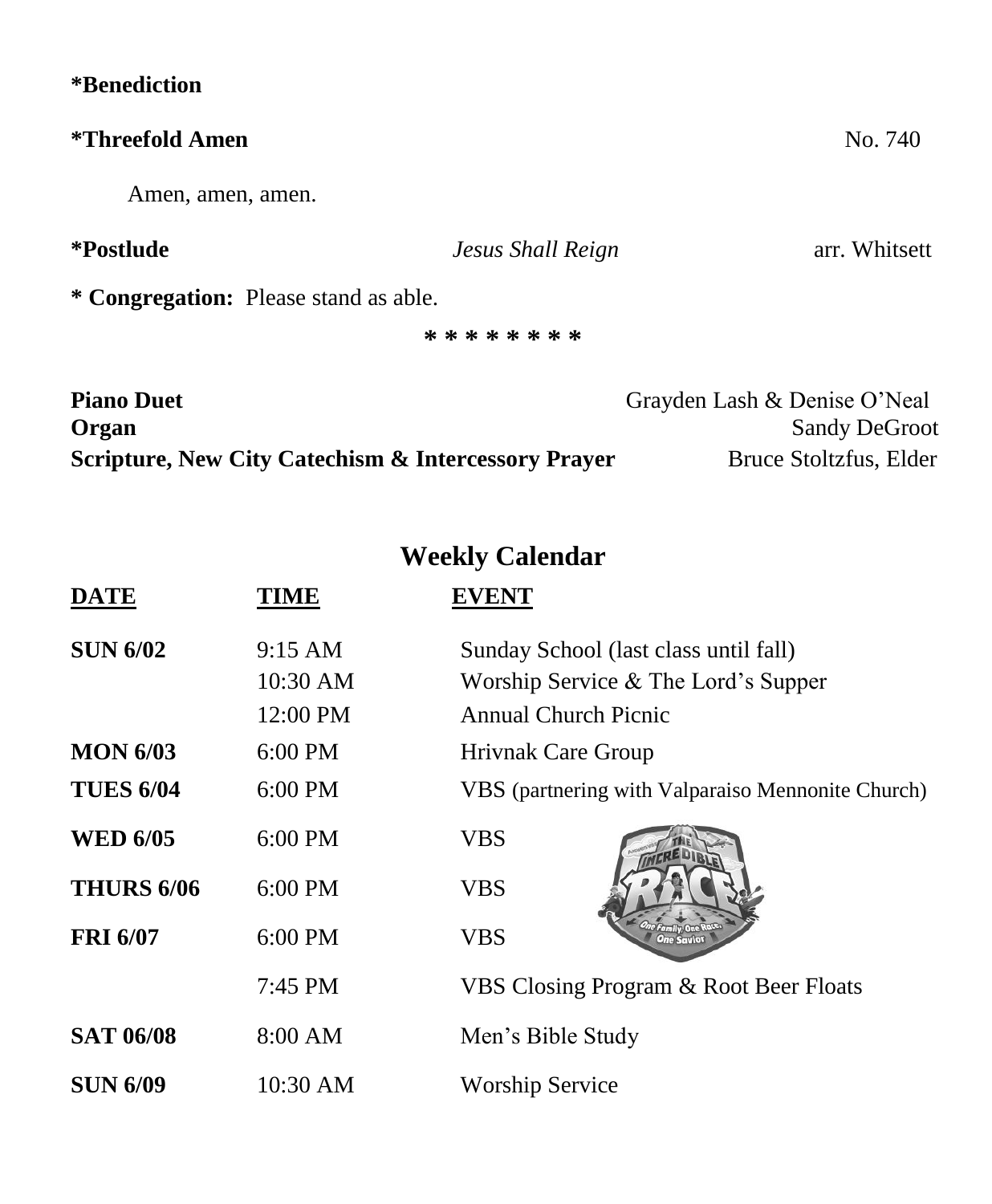## **Serving the Lord**

|                     | 6/02             | 6/09           | 6/16                |
|---------------------|------------------|----------------|---------------------|
| S.S. Nursery        | J. Marshall      |                |                     |
|                     | L. Hrivnak,      | S. Lauer       | L. Martin           |
| <b>AM Nursery</b>   | Cordie A.        | Emily S.       | Krystal T.          |
| Greeters            | Lanenga          | Stoltzfus      | Lauer               |
| <b>Bring Treats</b> | Church Picnic    |                |                     |
| Server & Clean-Up   | Church Picnic    |                |                     |
| Audio               | B. Schoon        | J. Martin      | <b>B.</b> Armstrong |
| Elder of the Week   | <b>Stoltzfus</b> | <b>Hrivnak</b> | Lindborg            |



# **June Birthdays & Anniversaries**

| $7th$ Denise O'Neal   | 9 <sup>th</sup> Mike Kern | $23rd$ Maureen Birkett |
|-----------------------|---------------------------|------------------------|
| $26th$ Lorrie Martin  | $28th$ Isaiah Martin      | $29th$ Robert Birkett  |
| $29th$ Lidia Trujillo | $30th$ Bill Ketner        | $30th$ Briana Marshall |
| $30th$ Ethan Lash     |                           |                        |

- $2<sup>nd</sup>$ Jerry & Sandy DeGroot's Anniversary
- 16<sup>th</sup> Jim & Lorrie Martin's Anniversary
- 25<sup>th</sup> Bryan & Denise O'Neal's Anniversary